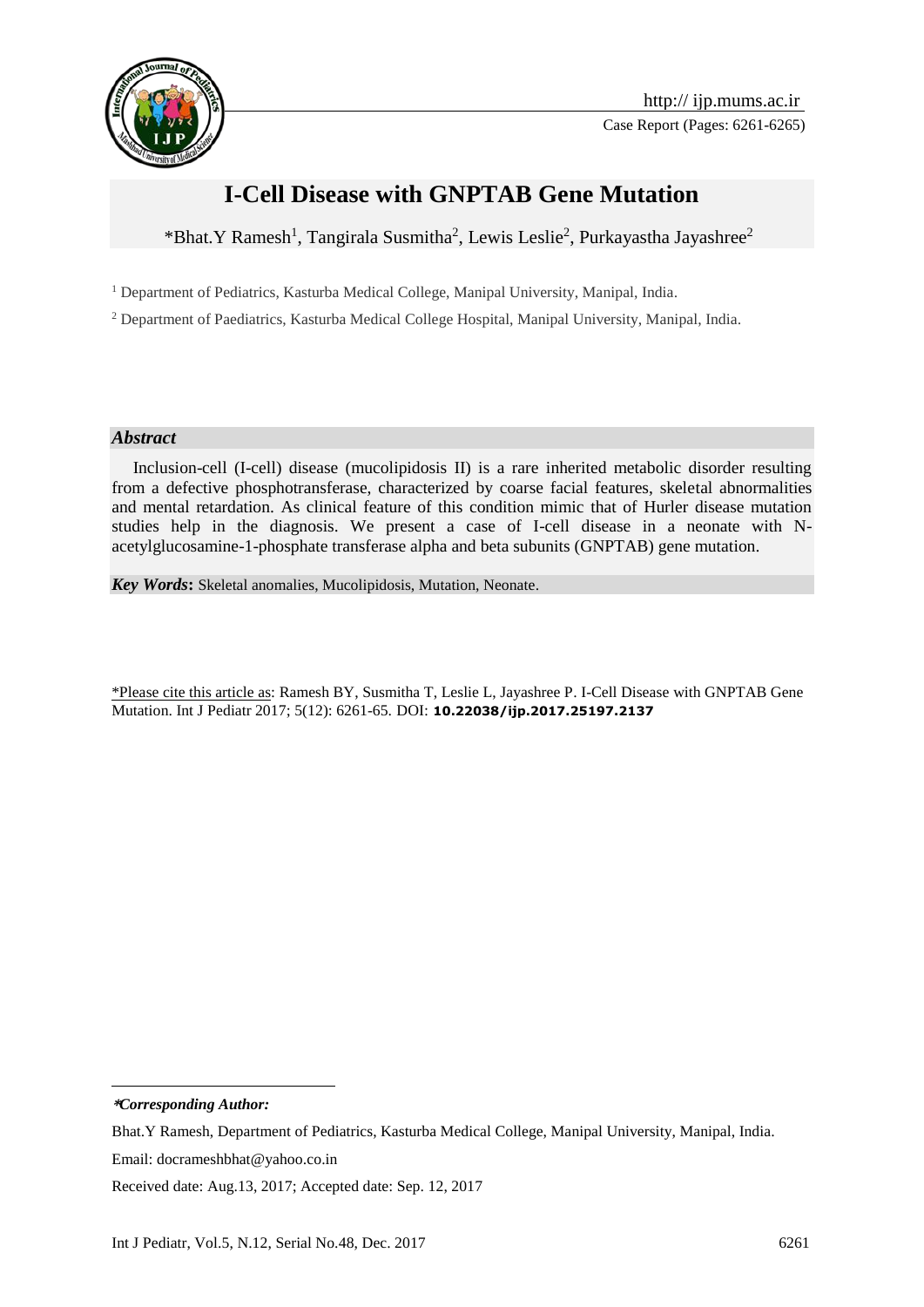#### **1- INTRODUCTION**

 I-cell disease is characterized by coarse facial features, skeletal dysplasia and psychomotor retardation. The frequency of occurrence is about 1 in 100,000 to 400,000 individuals worldwide. It is classified as "mucolipidosis" because of clinical and biochemical similarities to both mucopolysaccharidosis and sphingolipidosis (1, 2). Mutations in the Nacetylglucosamine-1-phosphate transferase alpha and beta subunits (GNPTAB) gene identify the condition. We present an affected neonate with mutations.

## **2- CASE REPORT**

 A preterm male neonate with antenatally detected skeletal dysplasia was born out of non-consanguineous marriage to a 21 years old gravida 2 mother by emergency caesarian section at 36 weeks in view of absent end diastolic flow of umbilical artery. There was history of one abortion earlier. There was no family history of skeletal anomalies. The neonate did not cry at birth, but color and cry improved with stimulation. He required non-invasive ventilation in view of moderate respiratory distress. On examination, neonate weighed 1,700gr with length of 37cm, head circumference of 33cm, and upper segment lower segment ratio of 2.08. There was facial dysmorphism, gum hypertrophy, albinism, heterochromia iridis and excessive skin folds (**Figure. 1A**).



**Fig. 1A:** Excessive skin folds.

Both corneas were clear and normal red glow was present on fundus examination. The skeletal deformities in the form of short narrow thorax, rhizomelia, mesomelia and genu recurvatum were observed. Range of joint movements was restricted with flexion contractures at elbow, wrist, hip and knee joints. Systemic examination revealed mild hepatomegaly. Skeletal radiograph was suggestive of osteopenic short and curved bones

(**Figure. 1B**). Investigations revealed leucocytosis, thrombocytopenia and azurophilic inclusion granules on peripheral smear suggestive of Alder Reilly granules (**Figure. 1C**) which are characteristically seen in lysosomal storage disorders. Neurosonogram, ultrasound abdomen and echocardiography were essentially normal. The child was managed symptomatically on non-invasive ventilation, intravenous fluids and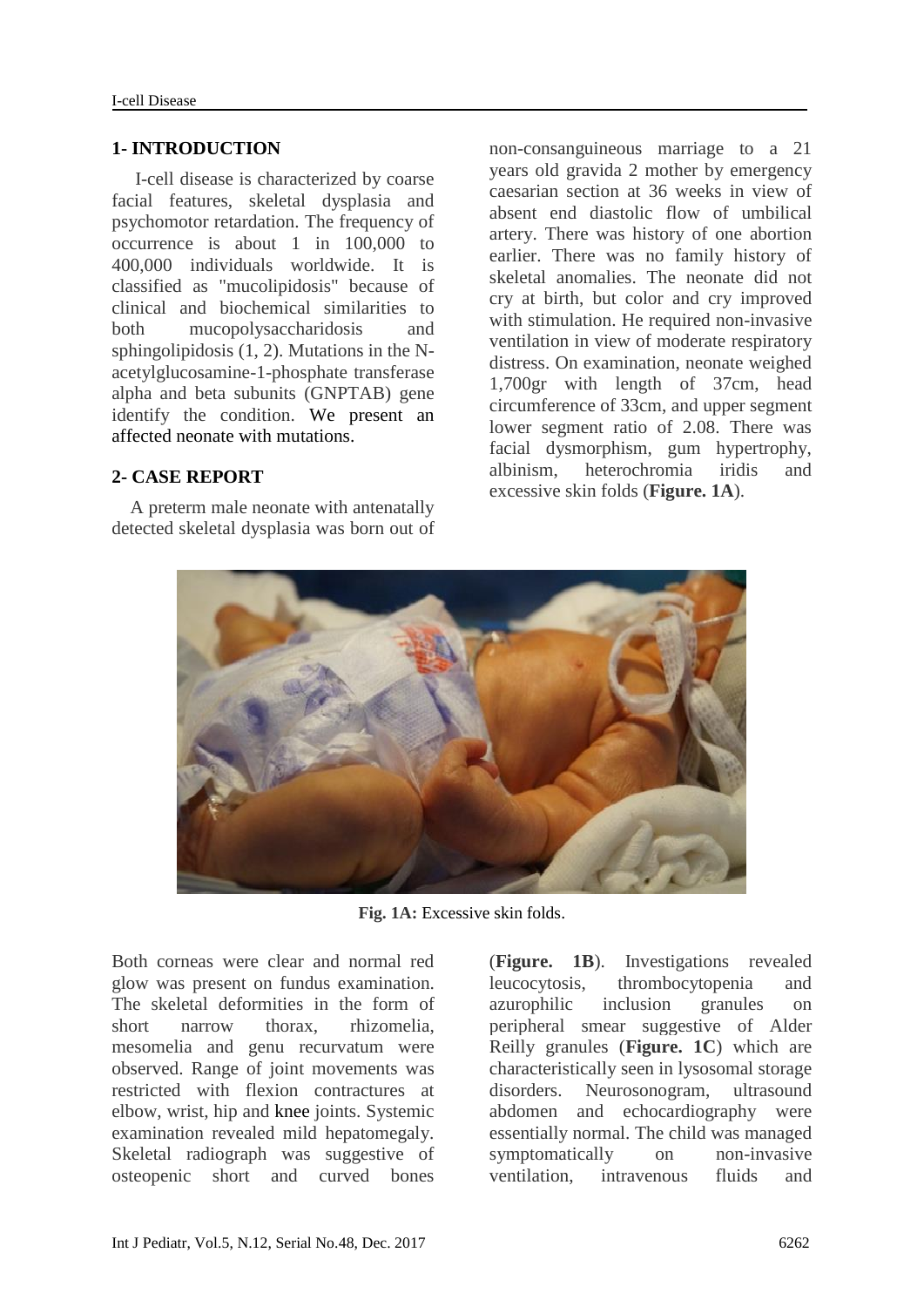nasogastric feeds after 48 hours. He did not tolerate graded up enteral feeds. By day 7 of life, he was weaned off ventilator support. Parents were explained about the guarded prognosis and the long term morbidity. The child was taken home against medical advice in view of financial constraints, later he was reported to be succumbed within one week. In view of

the above clinical features and skeletal survey findings, a provisional diagnosis of lysosomal storage disorder was considered. Blood sent for sequencing of GNPTAB gene was suggestive of homozygous pathogenic variant (c.3503\_3504del TC) which confirmed the diagnosis of I-cell disease (I-cell disease, MIM #252500).



**Fig. 1B:** Radiograph showing osteopenic short and curved bones.



**Fig. 1C:** Peripheral smear showing Alder Reilly granules.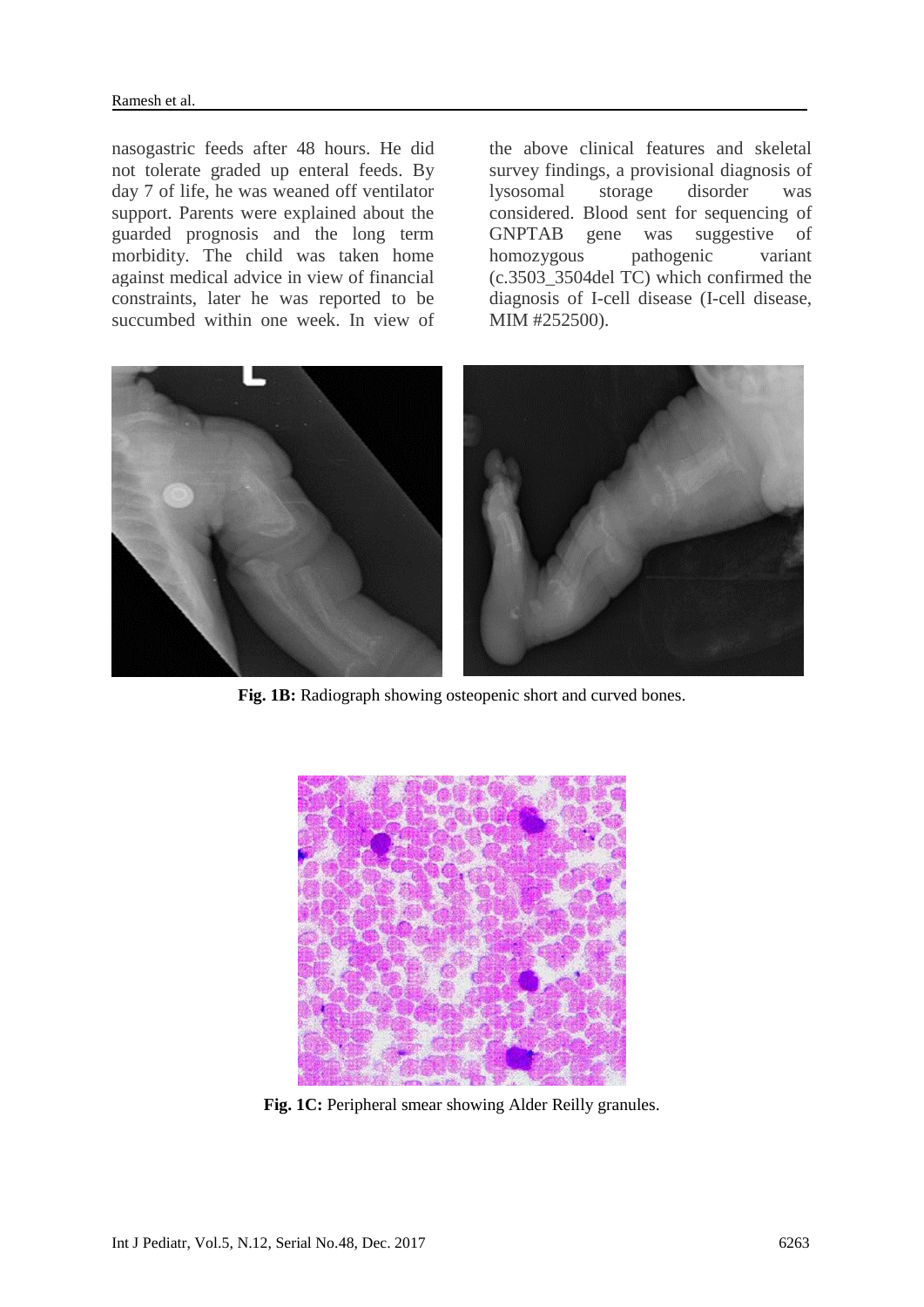## **3- DISCUSSION**

 I-cell disease or Mucolipidosis II was first described in 1967 by Leroy and DeMars in a patient with clinical and radiographic features resembling those of Hurler syndrome but with earlier onset of symptoms and absence of mucopolysacchariduria. I-cell disease is a progressive metabolic disorder caused by a mutation in the GNPTAB gene that leads to a deficiency of Uridine diphosphate-Nacetylgalactosamine (UDP-GalNAc). Disease is inherited as an autosomal recessive genetic trait (1-3).

Mutations GNPTAB gene lead to failure of mannose-6-phosphate synthesis, a marker on the side chain of lysosomal enzymes impairing the lysosomal enzymatic function (1, 2). Deficiencies of a variety of lysosomal enzymes in the cells of the body further lead to an abnormal accumulation of certain mucolipids and mucopolysaccharides within the cells of many tissues of the body.

The clinical manifestations vary. Remarkable variability in age of onset, organ manifestation, radiologic findings and unusual clinical symptoms has been reported. Some features are apparent at birth where as others may become apparent during 6 to 10 months. The skeletal system is most severely affected with an abnormal trabeculation of the bone and cartilage (3).

Coarse dysmorphic facial features, gingival hyperplasia, hip dysplasia, hernia and restricted joint movement were the early manifestations as in the present case. Cardiac involvement most commonly includes the thickening and insufficiency of the mitral or aortic valves. Voice is hoarse and breathing is noisy due to the progressive narrowing of airways and stiffening of all connective tissues. Growth retardation and delayed motor milestones are common. Affected children can never walk due to contractures and postnatal growth usually stops in the 2nd year of life. Cognitive functioning is below normal. Pericardial effusion and profound brain atrophy are the unusual manifestations. The characteristic laboratory finding is abnormal vacuolization and granule formation in the circulating agranulocytes in the peripheral blood. Alder-Reilly anomaly characterized by presence of large azurophilic and basophilic granules in cytoplasm of cells of myeloid and lymphoid series (4) are characteristically seen in mucolipidosis. The cytoplasm of fibroblasts also has cytoplasmic inclusions which are evident on culture. The mutations in GNPTAB gene confirm the diagnosis as in our case.

The treatment of I-cell disease is supportive. Physiotherapy is advised to maintain joint function and mobility. Prompt treatment of respiratory infections and immunization against flu are needed. Prognosis is usually poor; most children do not survive beyond the first decade. Cardiopulmonary complications are the leading cause of death in affected children. Prenatal diagnosis of the particular enzyme defect is possible in the first trimester by chorionic villus sampling or later by estimation of lysosomal enzymes in the amniotic fluid (5, 6).

## **4- CONCLUSION**

 Although I-cell disease resembling mucopolysaccharidosis has characteristic clinical and radiographic features, mutation studies are essential for its identification.

## **5- CONFLICT OF INTEREST:** None.

## **6- REFERENCES**

1. Bargal R, Zeigler M, Abu-Libdeh B, Zuri V, Mandel H, Ben Neriah Z, et al. [When](https://www.ncbi.nlm.nih.gov/pubmed/16630736)  [Mucolipidosis III meets Mucolipidosis II:](https://www.ncbi.nlm.nih.gov/pubmed/16630736)  [GNPTA gene mutations in 24 patients.](https://www.ncbi.nlm.nih.gov/pubmed/16630736) Mol Genet Metab. 2006; 88(4):359-63.